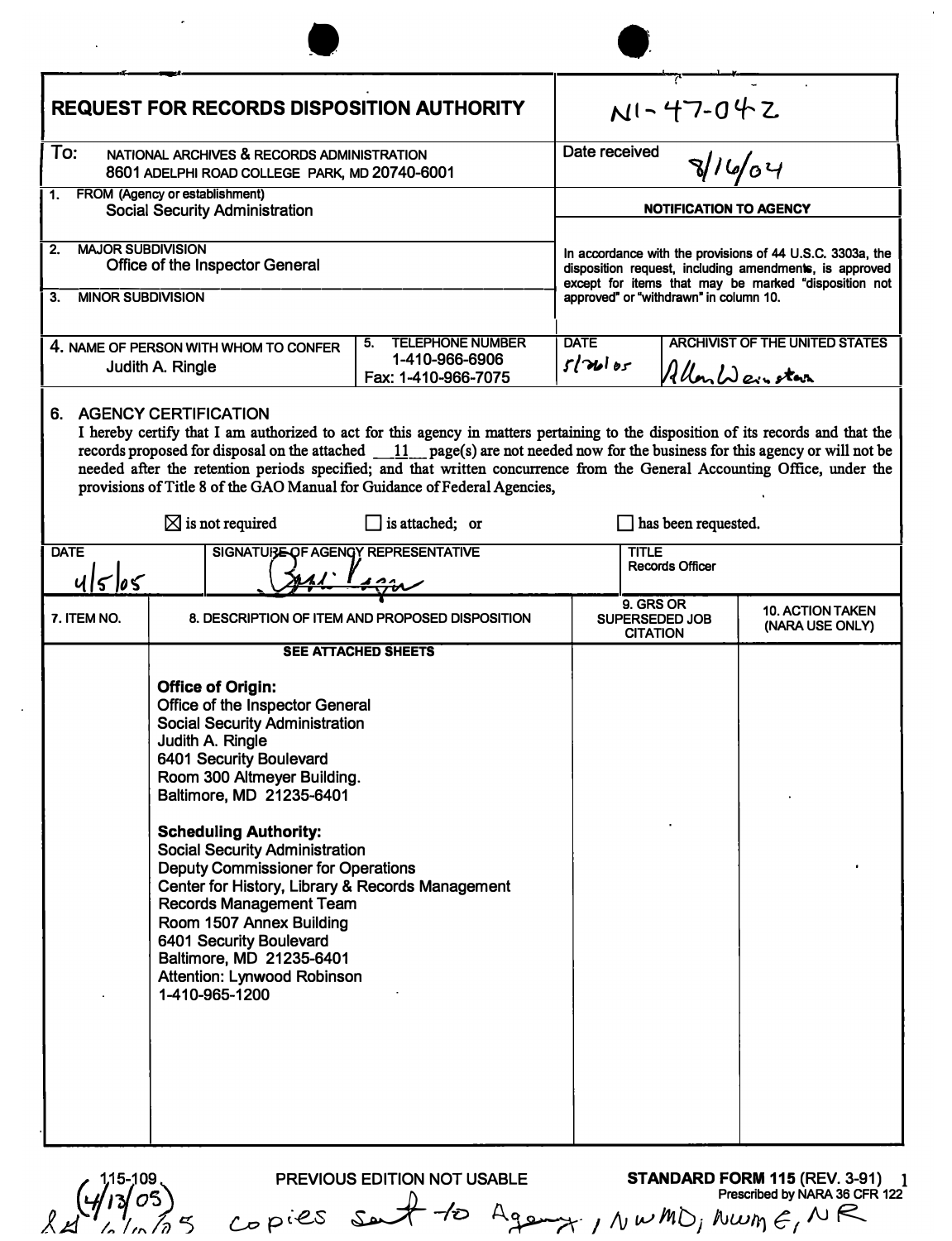## • • -· **Statement of Rationale: Office of the Inspector'Granera� (OIG)**

The Office of the Inspector General for SSA (OIG) files contain all correspondence, reports, and other pertinent material accumulated in the process of performing the statutory mission of the OIG. The Office of Inspector General files contain such records as: the Investigative Case Files and Audit Report Case Files, SSA OIG Policies and Procedures Manuals, SSA OIG Office of Investigations Allegation Files, OIG General Policy and Support Records and Files, OIG Official Correspondence and Congressional Reference Files, Office of Inspector General Establishment File, Employee Training File, Training Materials File, and Official Reports.

#### **1. [OIG-01.00.00](https://OIG-01.00.00) Significant Audit Report Files**

- Description: Audits that have been reviewed at length by SSA or Congress, have received widespread news media attention, or have established precedent. These files include audit reports and all supporting files and documents, including Agency response and follow-up. Records may be in paper or electronic format. Headquarters SSA, OIG, Office of Audit (OA) and OA Field Divisions maintain these records.
- Disposition: **TEMPORARY.** Place in inactive file when case or Audit is closed. Cut off at close of fiscal year in which case or Audit is closed. Transfer to Federal Records Center 3 years after cut off. Destroy 25 years after cut off. Historically significant files will be brought to the attention of NARA for separate review and appraisal on a case-by-case basis.

Disposition Authority:

#### **2. [OIG-01.01.00](https://OIG-01.01.00) Non-significant Audit Report Files**

- Description: Audits that have not raised significant Congressional or public attention, and have not established precedent. These files include audit reports and all supporting files and documents, including Agency response and follow-up. Records may be in paper or electronic format. Headquarters SSA, OIG, Office of Audit (OA) and OA Field Divisions maintain these records.
- Disposition: TEMPORARY. Place in inactive file when case or Audit is closed. Cut off at close of fiscal year in which case or Audit is closed. Transfer to Federal Records Center after 3 years. Destroy/delete 10 years after cut off.

Disposition Authority:

### **3. [OIG-01.02.00](https://OIG-01.02.00) Office of Audit Reading Files**

- Description: The Office of Audits "reading files" consist of a copy of each final Audit product produced by the Office of Audit. These include formal Audits, as well as other reviews performed by the Office of Audit. These copies are maintained in chronological order, separate from the official audit files to which they pertain, so that they may be available· for easy reference.
- Disposition: TEMPORARY. Destroy/delete when the official Audit file to which the product pertains is destroyed (see [OIG-01.00.00](https://OIG-01.00.00)), or when no longer needed for Agency business, whichever is later.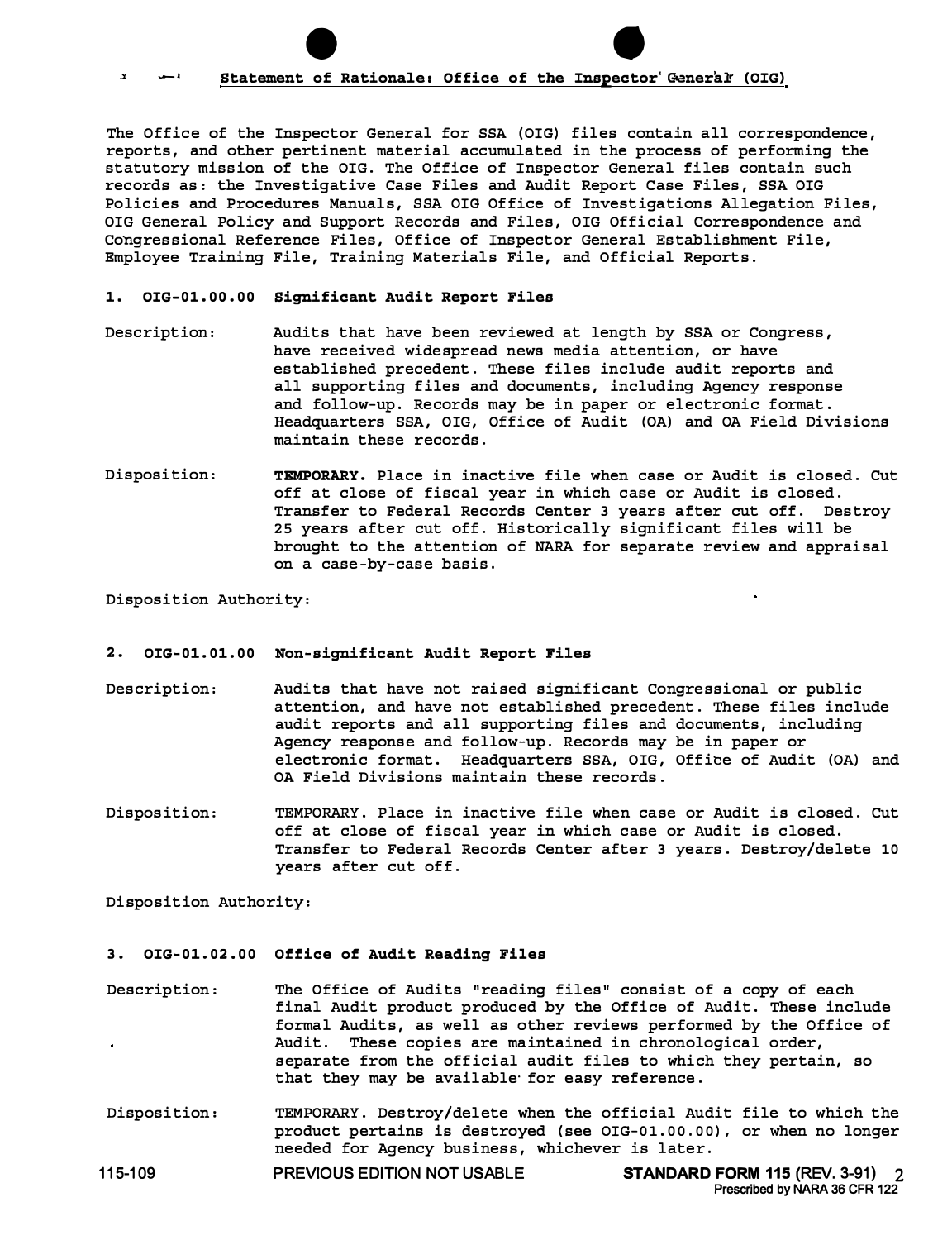

# **4. [OIG-01.03.00](https://OIG-01.03.00) Electronic Database (Tracking System) for Audits, Planning and Management.**

Description: The planning, audit, and management electronic system is a menu driven system used to plan, manage and track OIG audits, staff time, and recommendations. The system provides a comprehensive means to track information relating to all phases of the audit process - from planning audits to eventually releasing them as final reports.

> A. Inputs - Data keyed in manually or received from and electronic feed.

Disposition - TEMPORARY. Delete/destroy when information is keyed into he Master File and verified.

B. Master File - The master file includes subject and tracking information concerning each audit entered in the system.

Disposition - TEMPORARY. Cut off after audit is issued in final form. Delete/destroy 3 years after cut off or when no longer needed for agency business, whichever is later.

C. Outputs Documents - Outputs can be Audit specific and are used for temporary information reference or conveyance or for management information purposes.

Disposition:<br>a) Manage

Management Information Outputs: Follow disposition instructions for related record series.<br>b) Other Outputs: File separately a b) Other Outputs: File separately and destroy when no longer needed to conduct current business.

D. System Documentation - Includes manuals, audit records (pertaining to the system as opposed to an official Audit), updates and related materials.

Disposition: TEMPORARY. Cut off when system is replaced or obsolete. Delete/destroy when database tracking is no longer needed for agency business.

Disposition Authority:

## **5. [OIG-02.00.00](https://OIG-02.00.00) Significant Investigative Case Files**

- Description: Investigations that have been reviewed at length by SSA or Congress, have received widespread news media attention, or have established precedent. These files include investigative case files with all supporting documents and evidence; and investigative projects. Records may be in paper or electronic format. Headquarters SSA, OIG, Office of Investigation (OI), and OI Field Divisions maintain these records.
- Disposition: TEMPORARY. Place in inactive file when case or Audit is closed. Cut off at close of fiscal year in which case or Audit is closed. Transfer to Federal Records Center after 3 years after cut off. Destroy 25 years after cut off. Historically significant files will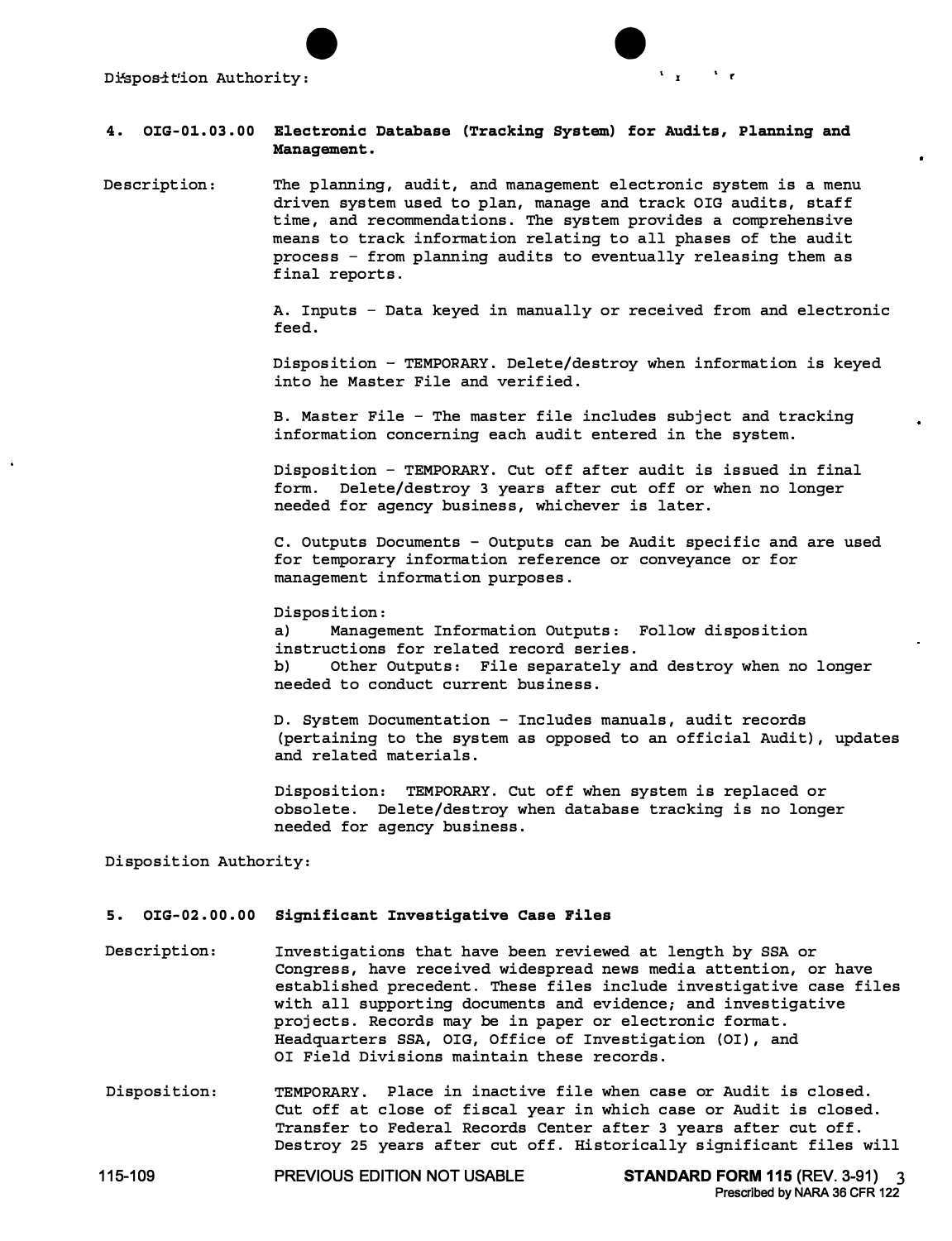be brought to the attention of NARA for separate review and annraisal on a case-bv-case basis. *- L* appraisal on a case-by-case basis. *l* **r** 

Disposition Authority:

### **6. [OIG-02.01.00](https://OIG-02.01.00) Non-Significant Investigative Case Files**

- Description: Investigations that have not raised significant Congressional or public attention, and have not established precedent. These files include investigative case files with all supporting documents and evidence; and investigative projects. Records may be in paper or electronic format. Headquarters SSA, Office of Investigation (OI), and OI Field Divisions maintain these records.
- Disposition: TEMPORARY. Place in inactive file when case or Audit is closed. Cut off at close of fiscal year in which case or Audit is closed. Transfer to Federal Records Center 3 years after cut off. Destroy/delete 10 years after cut off.

Disposition Authority:

#### **7. [OIG-03.00.00](https://OIG-03.00.00) Allegations Referred for Investigation**

- Description: Allegation Files developed for incoming allegations of fraud, waste, and abuse in connection with the programs and operations of the SSA. Included in these files are incoming hotline allegations as well as all other incoming allegations submitted to the OIG, regardless of the source, and related correspondence. These allegations are worthy of further investigation and are referred to OI for possible investigation. These allegations may be submitted to OIG in hard copy or in electronic format through electronic mail, or through the internet. Allegations made verbally, such as by telephone conversation, would be recorded as an input to the electronic investigation and case tracking system.
- Disposition: Transfer original incoming allegations and supporting Documents to OI to be retained as specified for investigative Files under OIG-02.00.t00 or OIG-02.t01.t00. Record of transfers will be retained in the electronic investigation and case tracking system, and retained in accordance with OIG-04.t00.t00.

Disposition Authority:

### **8. [OIG-03.01.00](https://OIG-03.01.00) Allegations Referred to SSA or Another Agency**

Description: Allegation files developed for incoming allegations of fraud, waste, and abuse in connection with the programs and operations of the SSA. Included in these files are incoming hotline allegations as well as all other incoming allegations submitted to the OIG, regardless of the source, and related correspondence. These allegations are determined to be best addressed by the SSA or another government agency, and are referred to the SSA or to the appropriate government agency (as permitted by law.t) These allegations may be submitted to OIG in hard copy or in electronic format through electronic mail, or through the Internet. Allegations made verbally, such as by telephone conversation, would be recorded as an input to the electronic investigation and case tracking system.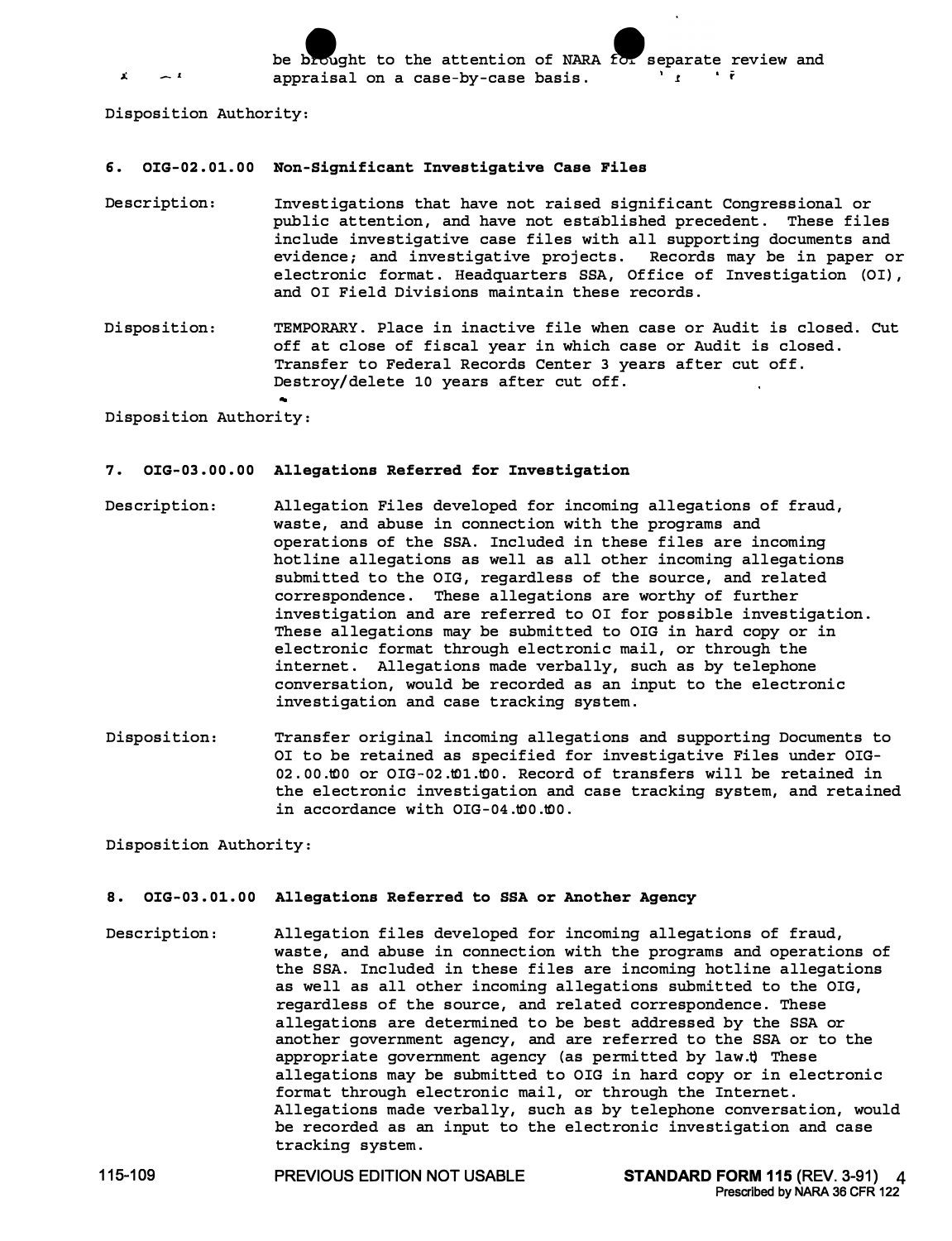er and the settion:<br>Disposition: TEMPORARY. Cut off at end of fiscal year: Destroy/delete 2 years after cut off.

Disposition Authority:

### **9. [OIG-03.02.00](https://OIG-03.02.00) Allegations Retained for Possible Future Investigation**

- Description: Allegation files developed from incoming allegations of fraud, waste and abuse in connection with the programs and operations of the SSA. Included in these files are incoming Hotline allegations as well as all other incoming allegations submitted to the OIG, regardless of the source, and related correspondence. These allegations are determined to state a cause of action within OIG investigative jurisdiction, but are not investigated due to apparent lack of evidence or resource constraints. These allegations may be revisited if further information is obtained. These allegations may be submitted to OIG in hard copy or in electronic format through electronic mail, or through the Internet. Allegations made verbally, such as by a telephone conversation, would be recorded as an input to the electronic investigation and case tracking system.
- Disposition: TEMPORARY. Cut off at end of fiscal year. Destroy/delete 2 years after cut off or when final determination not to further investigate is made, whichever is later.

Disposition Authority:

### **10. [OIG-03.03.00](https://OIG-03.03.00) Meritless Allegations Closed Without Investigation**

- Description: Allegation files developed from incoming allegations of fraud, waste and abuse in connection with the programs and operations of the SSA. Included in these files are incoming Hotline allegations as well as all other incoming allegations submitted to the OIG, regardless of the source, and related correspondence. These allegations are so unclear or unsupported as to fail to give SSA OIG sufficient information upon which to base an investigation or a referral. These allegations may be submitted to OIG in hard copy or in electronic format through electronic mail, or through the Internet. Allegations made verbally, such as by a telephone conversation, would be recorded as an input to the electronic investigation and case tracking system.
- Disposition: TEMPORARY. Cut off at end of fiscal year. Destroy 2 years after cut off.

Disposition Authority:

# **11. [OIG-04.00.00](https://OIG-04.00.00) Electronic Investigation and Case Tracking System**

Description: The electronic investigation and case tracking system is an electronic data storage and tracking system for all allegations concerning potential wrongdoing involving SSA programs, employees, or operations that are received by an SSA OIG component. This system also maintains summary tracking information regarding the ultimate disposition of allegations. All allegations and referrals of information concerning potential civil monetary penalties are also accounted for in this system. For all civil monetary penalty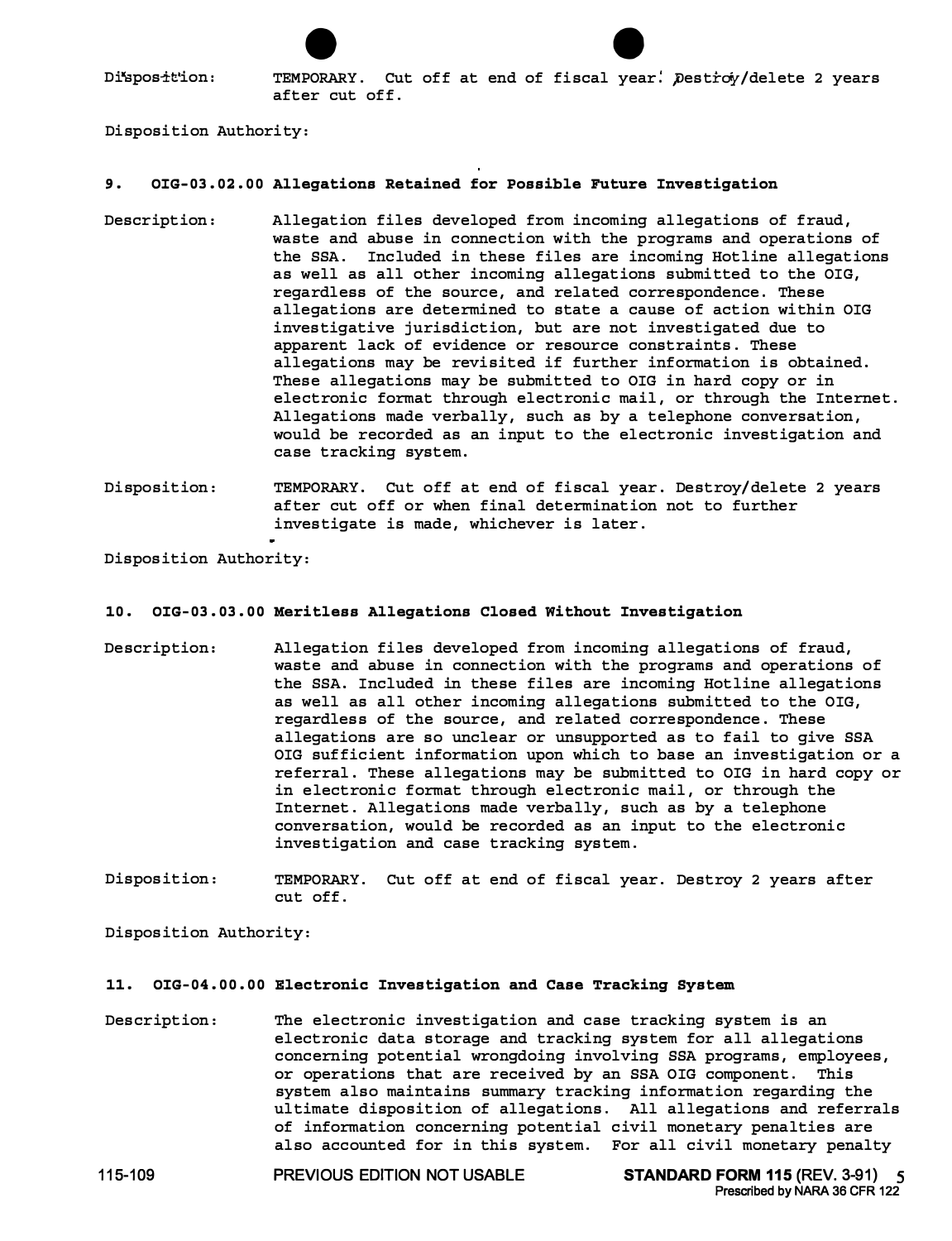case riles, this system maintains summary tracking information<br>regarding contact information for parties, representatives and witnesses, as well as significant events and the ultimate disposition of allegations. Information that is printed out and incorporated in a file is treated under the record disposition authority for the relevant file.

 $\rightarrow$ 

A. Inputs - Data is keyed in, through transcription of calls to the OIG hotline. Information is also received electronically, by Email, by submissions over the OIG website, and by scanned hard copy of allegations.

Disposition - TEMPORARY. Delete/destroy when information is keyed into he Master File and verified.

B. Master File - The master file includes name, address, and identifying information concerning the person submitting the allegation; the name, address and other identifying information pertaining to other relevant parties (including suspected perpetrators and other suspected victims); and a description of the violation being reported.

Disposition - TEMPORARY. Cut off after final action is completed; Delete/destroy 3 years after cut off or when no longer needed for agency business, whichever is later.

C. Outputs Documents - Outputs can be working documents that are case specific and are used for temporary information reference or conveyance and are destroyed when no longer required. Outputs can also be used for management information purposes.

Disposition:<br>a) Manage

Management Information Outputs: Follow disposition

instructions for related record series.<br>b) Other Outputs: Destroy/delete wh Other Outputs: Destroy/delete when no longer needed to conduct current business.

D. System Documentation -Includes manuals, audit records, updates and related materials.

Disposition: TEMPORARY. Cut off when system is replaced or obsolete. Delete/destroy when database tracking is no longer needed for agency business.

Disposition Authority:

#### **12. [OIG-05.00.00](https://OIG-05.00.00) Significant Civil Monetary Penalty Case Files**

- Description: The SSA OIG, by delegation, has authority to bring civil monetary penalty proceedings under the Social Security Act. The significant civil monetary penalty case files have been reviewed at length by SSA OIG, SSA, or Congress, have received widespread news media attention, or have established a legal precedent. These files include pleadings, evidence, and all supporting files and documents. Records may be in paper or electronic format. Headquarters SSA OIG maintains these records.
- Disposition: TEMPORARY. Place in inactive file when case is closed. Cut off at close of fiscal year in which case is closed. Transfer to Federal Records Center 5 years after cut off. Destroy 25 years after cut off. Historically significant files will be brought to the

**115-109 PREVIOUS EDITION NOT USABLE STANDARD FORM 115 (REV. 3-91) . 6**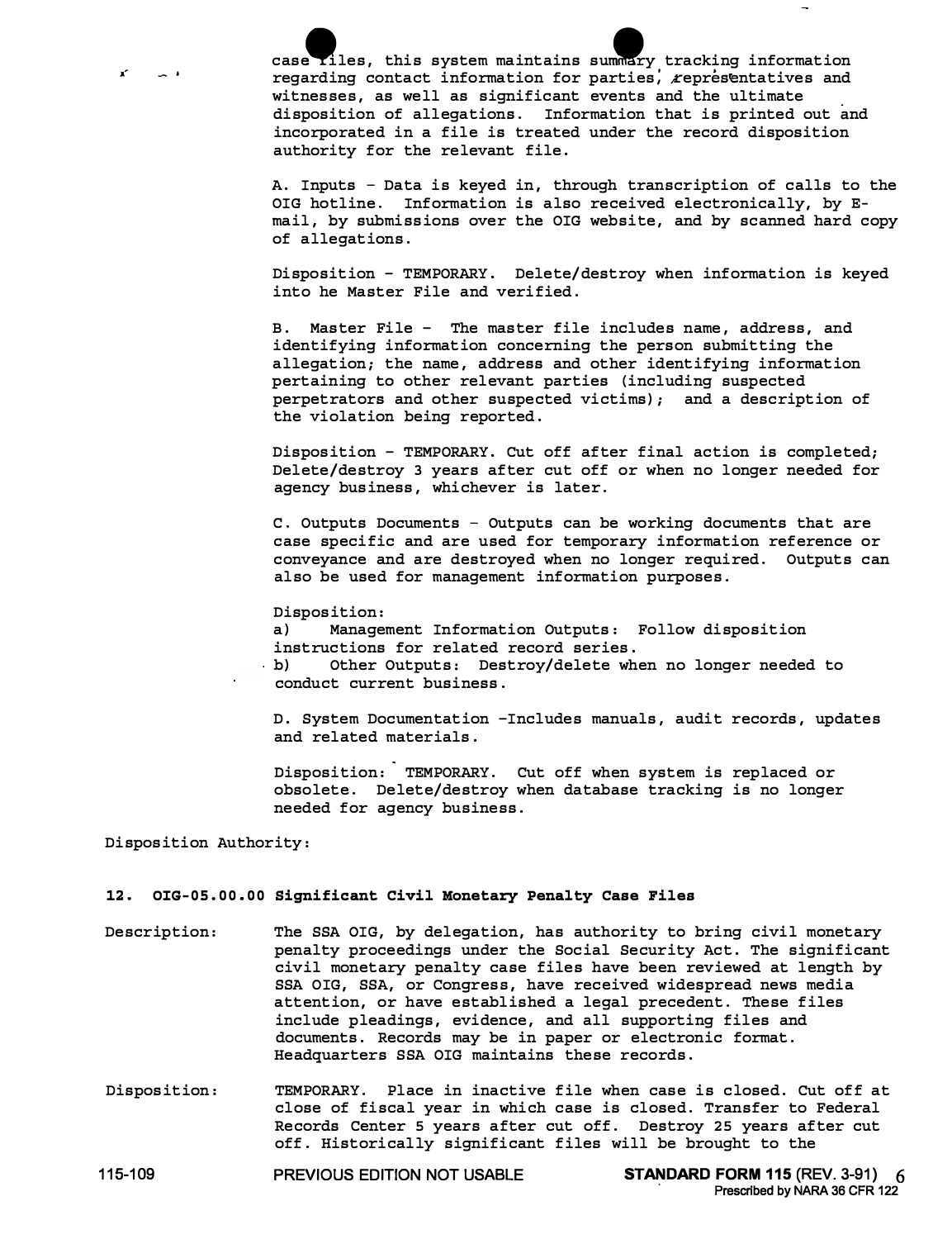attention of NARA for separate review and appraisal on a case-by-case basis.

Disposition Authority:

#### **13. OIG-os·. Ol. 00 Non-significant Civil Monetary Penalty Case Files**

- Description: These files include civil monetary cases that have not raised significant Congressional or public attention, and have not established legal precedent. These files include cases which were litigated but set no new precedent; cases in which resolution was obtained through settlement or voluntary compliance with law; and cases that were closed with no action taken. Records may be in paper or electronic format.
- Disposition: TEMPORARY. Place in inactive file when case is closed. Cut off at close of fiscal year in which case is closed. Transfer to the Federal Records Center after 3 years after cut off. Destroy/delete 10 years after cut off.

Disposition Authority:

## **14. OIG-06. 00. 00 General OIG Official Correspondence, Congressional Reference Files and Executive Controls**

- Description: Copies of official correspondence between OIG and all other Parties, including congressional committees and members of Congress. Included are incoming correspondence, IG responses, supporting papers and all memoranda, charts, data and reports created at the request of the correspondent. Records may be in paper or electronic format. These records address issues that are not of national significance and are determined to not merit permanent retention.
- Disposition: TEMPORARY. Cut off at close of fiscal year. Destroy/delete 5 years after cut off.

Disposition Authority:

### **15. OIG-06. 01. 00 Significant OIG Official Correspondence, Congressional Reference Files, and Executive Controls.**

- Description: Official correspondence Between OIG and all other parties, including Congressional committees and members of Congress. Included is incoming correspondence, IG responses, supporting papers, and all memoranda, charts, data, and reports created at the request of the correspondent. These files have received widespread news media attention or attention within SSA, or have established a legal or policy precedent, or are considered to have extra importance, or to be groundbreaking in some other way. Records may be in paper or electronic format.
- Disposition: PERMANENT. Place in inactive file when file is closed. Cut off at close of fiscal year in which file is closed. Transfer to Federal Records Center after 3 years. Transfer to the National Archives 25 years after cut off.

Disposition Authority: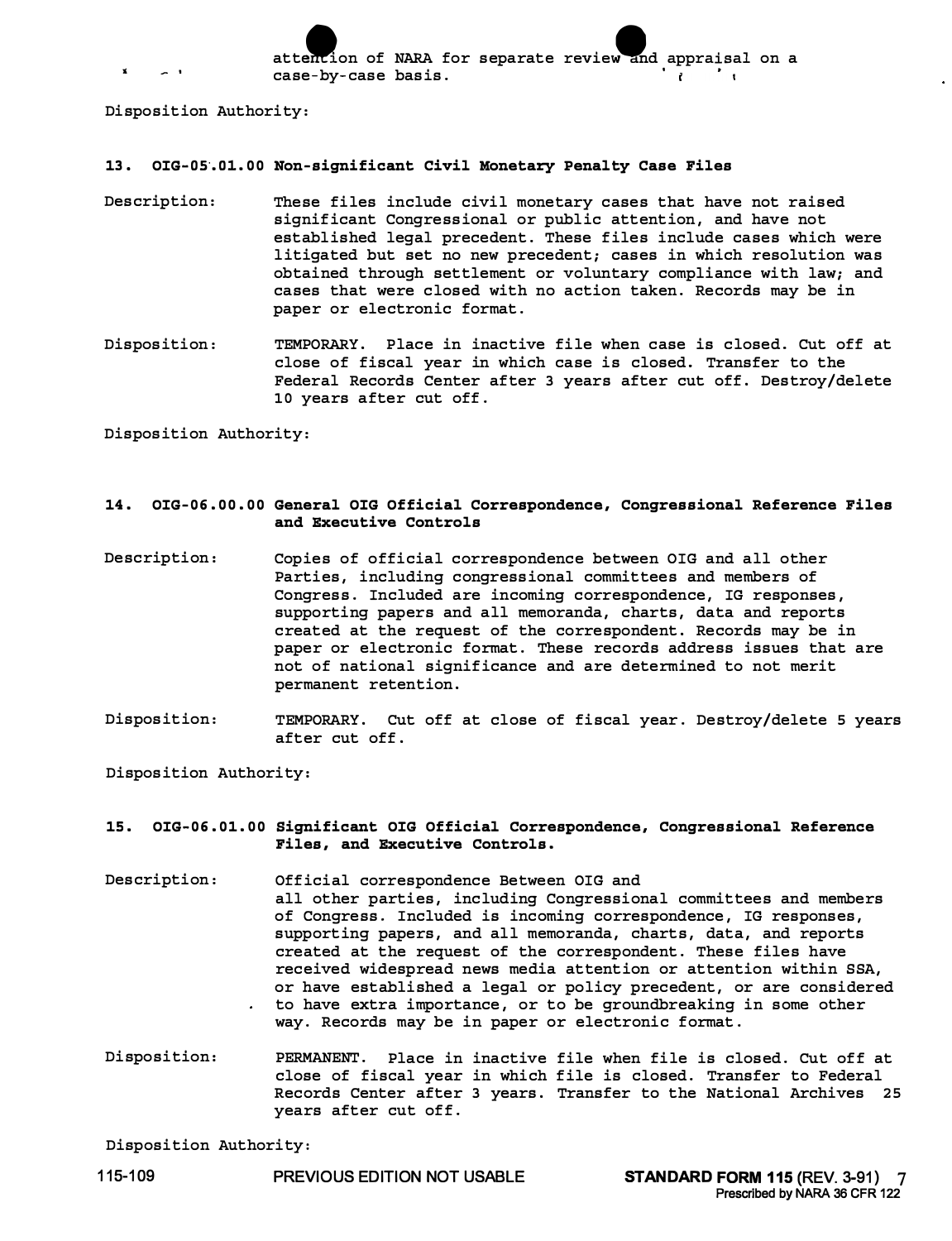$\bullet$  . 16. OIG-07.00 QUO Working Files Associated with the OIG Budget

Description: Copies of the OIG budget submissions that become part of the official SSA budget, and all supporting documentation and memoranda. Records may be in paper or electronic format.

Disposition: TEMPORARY. Cut off at close of fiscal year. Destroy/dele fiscal years after cut off. Superseded by:

Disposition Authority: *.J>z51A-l§-teS-...1ol,S;-ocob -cco7*  **DATE (MM/DD/YYYY):**  ✓*10] Lte ,aofl . �*

٠.

**17. [OIG-08.00.00](https://OIG-08.00.00)  Official Reports** 

Description: Reports created by the OIG pursuant to statute or regulation, such as annual and semiannual reports to Congress, and strategic plans. Records may be in paper or electronic format.

Disposition: A. Record Set (paper).

PERMANENT COPY. Place in inactive file when superseded or discontinued. Cut off inactive file at close of fiscal year. Transfer to National Archives 10 years after cut off, in five-year blocks.

B. All other copies {paper and electronic).

TEMPORARY. Destroy/delete when no longer needed for dissemination, revision, or updating.

Disposition Authority:

### **18. [OIG-09.00.00](https://OIG-09.00.00) SSA OIG Policies and Procedures Manuals**

- Description: The SSA OIG Policies and Procedures Manuals define major OIG policies concerning audit standards and procedures, as well as investigative procedures and investigative techniques. These handbooks are published for the guidance and use of employees of the OIG. Official policy statements not included in a handbook or manual are also included. Records may be in paper or electronic format.
- Disposition: TEMPORARY. Place in inactive file when superseded, discontinued or file is no longer needed to conduct agency business. Cut off inactive file at close of fiscal year. Destroy 10 years after cut off.

Disposition Authority:

**19. [OIG-10.00.00](https://OIG-10.00.00) OIG Substantive Policy and Support Memoranda, Agreements, Records and Files** 

Description: Records and files that provide general information concerning Federal, SSA, and SSA OIG operations and procedures relating to audits, investigations, and other related programs and operations of the OIG and SSA. These documents include memoranda of understanding and contracts related to performance of the OIG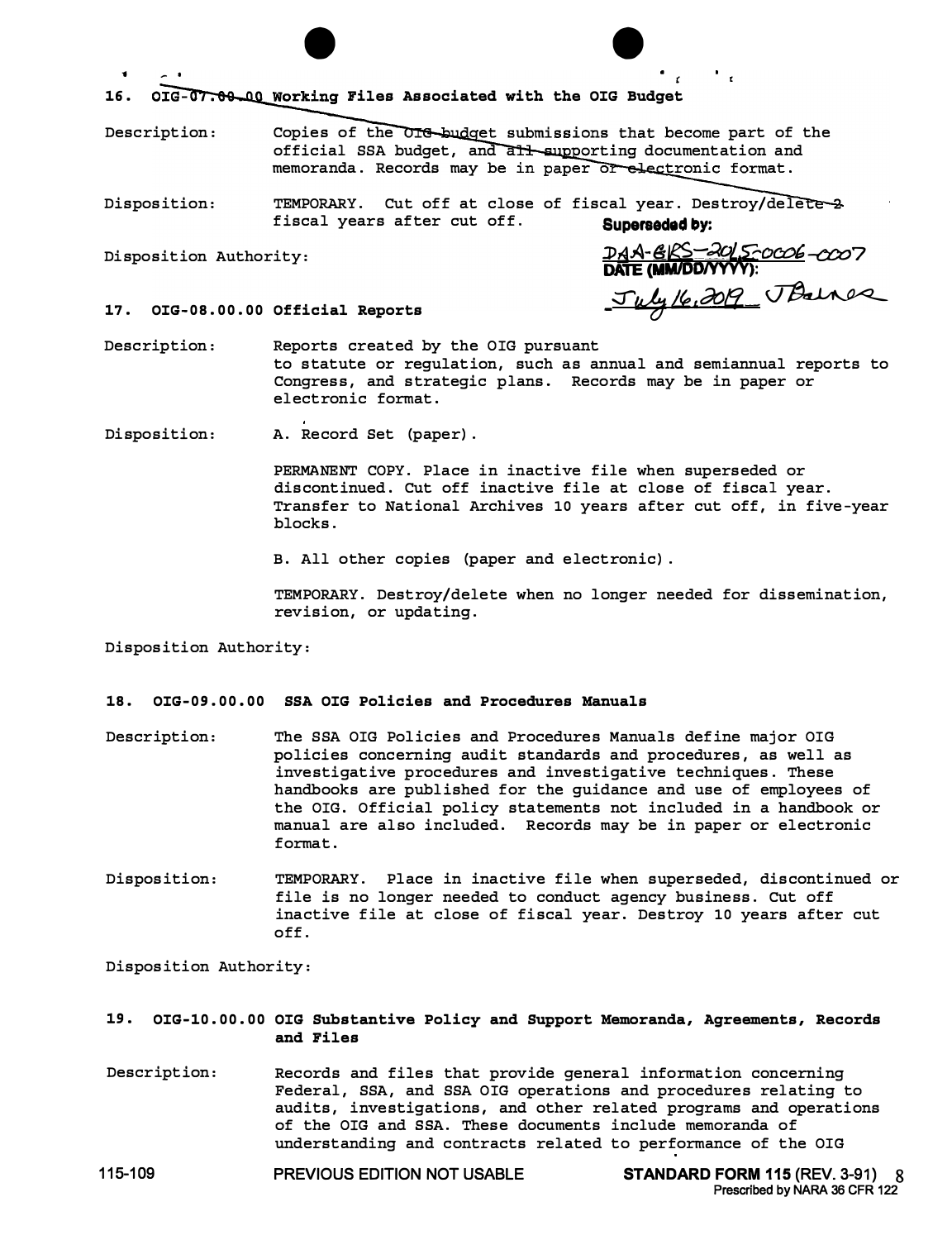statutory mission, and regulatory analysis and other reports and information that may prove useful in Agency  $\Omega$  OIG'toperations. Records may be in paper or electronic format.

Disposition: TEMPORARY. Place in inactive file when superseded, discontinued or file is no longer needed to conduct agency business. Cut off inactive file at close of fiscal year. Destroy 10 years after cut off.

Disposition Authority:

 $\epsilon$ 

## **20. [OIG-11.00.00](https://OIG-11.00.00) OIG Administrative Files (Internal)**

- Description: Documents pertaining to administration, administrative procedures, and internal management rather than substantive and statutory policy functions of the office. These may include delegations of authority, designations of authority, and memoranda of understanding not pertaining to the substantive duties of the OIG, and information pertaining to inventory and other administrative matters, and all internal memoranda. Records may be in paper or electronic format.
- Disposition: TEMPORARY. Cut off at close of fiscal year. Destroy/delete 3 years after cut off, or when no longer needed for agency business.

Disposition Authority:

### **21. [OIG-12.00.00](https://OIG-12.00.00) Employee Training Files**

- Description: Correspondence, memoranda, reports, and other records related to the availability of training and employee participation in training programs sponsored by SSA and other entities. Files may include notices of class availability, class rosters, and copies of appropriate training forms. Records may be in paper or electronic format.
- Disposition: TEMPORARY. Place in inactive file when training is completed or continued service agreement has been filled, whichever is later, or when file is superseded, discontinued or no longer needed to conduct agency business. Cut off inactive file at close of fiscal year. Destroy/delete 5 years after cut off.

Disposition Authority:

### **22. [OIG-12.01.00](https://OIG-12.01.00) Training Materials Files**

- Description: Files developed for and used in training courses. Included are handbooks, charts, graphs, transparencies, course outlines, and similar materials. Records may be in paper or electronic format.
- Disposition: TEMPORARY. Place in inactive file when superseded or discontinued. Cut off inactive file at close of fiscal year. Destroy/delete 5 years after cut off.

Disposition Authority:

## **23. [OIG-13.00.00](https://OIG-13.00.00) Internal Review Project Files**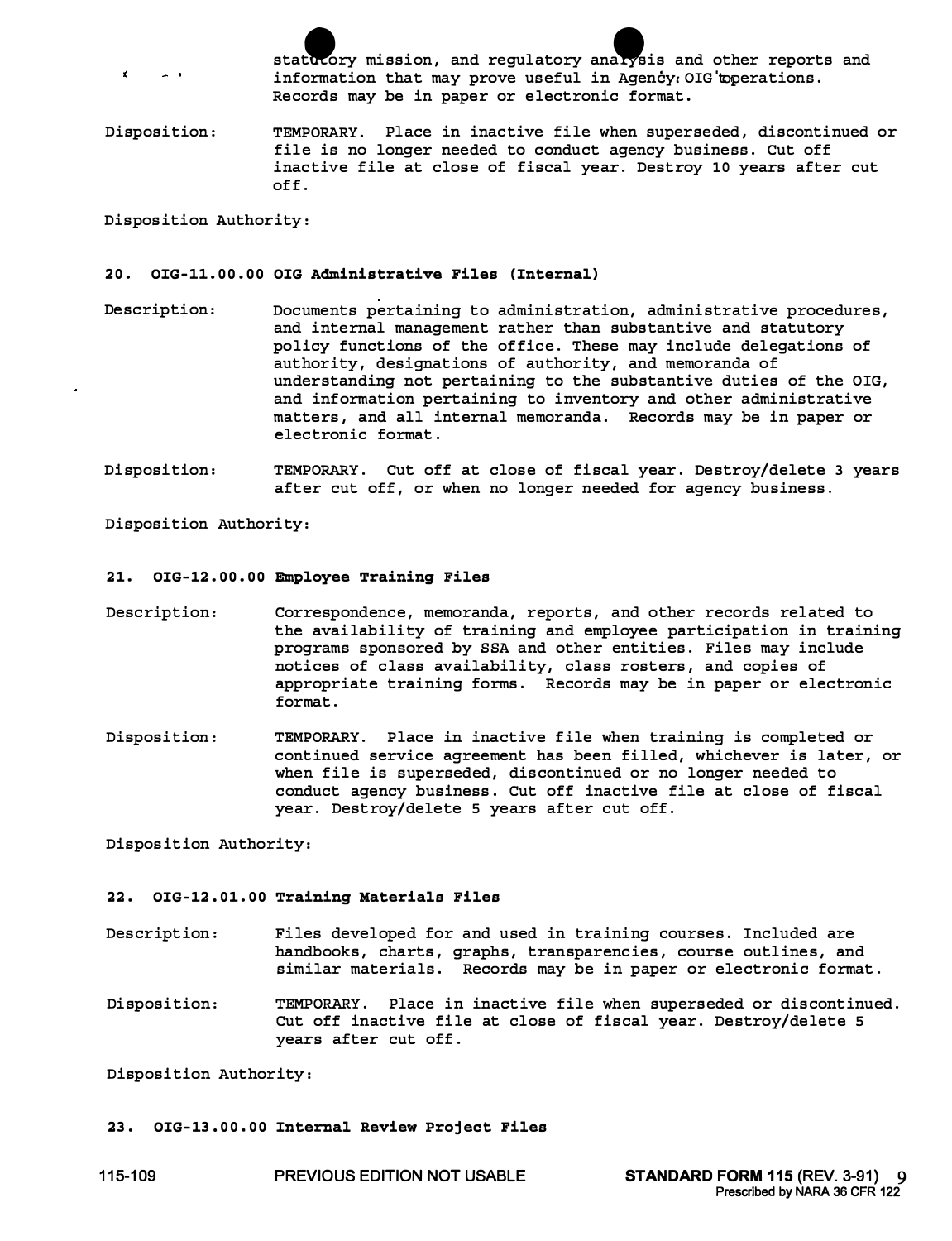Description: All Projects and Reports presenting internal reviews of the operations of the Office of the Inspector 'General•, with supporting materials. These Reports may examine any and all aspects of the work and procedures of the Office of Investigations, the Office of Audit, and all other components and operations of the Office of the Inspector General. Records may be in paper or electronic format.

Disposition: TEMPORARY. Place in inactive file when report is issued. Cut off inactive file at close of fiscal year. Destroy/delete 6 years after cut off.

Disposition Authority:

#### **24. [OIG-14.00.](https://OIG-14.00) 00 Office of Inspector General Establishment File**

- Description: Correspondence, reports, mission statements, organization charts, and similar documents pertaining to the establishment of the OIG's functions in 1995. These files document the inception of the program in the Office of Investigations. [arrangement: Chronological, 1995-2004. Volume: Less than one cubic foot.]
- Disposition: PERMANENT. Retain on site until 2015, and then transfer to National Archives.

Disposition Authority:

#### **25. [OIG-15.00.00](https://OIG-15.00.00) E-mail and Electronic Documents**

- Description: Electronic copies of records that are created on electronic mail and word processing systems and used solely to generate a recordkeeping copy of the records covered by the other items in this schedule. Also includes electronic copies of records created on electronic mail and word processing systems that are maintained for updating, revision, or dissemination.
- Disposition: a. Copies that have no further administrative value after the recordkeeping copy is made. Include copies maintained by individuals in personal files, personal electronic mail directories, or other personal directories on hard disk or network drives, and copies on shared network drives that are used only to produce the recordkeeping copy:

TEMPORARY. Delete/destroy within 180 days after the recordkeeping copy has been produced and verified.

b. Copies used for dissemination, revision, or updating that are maintained in addition to the recordkeeping copy:

TEMPORARY. Destroy/delete when dissemination, revision, or updating is completed.

Disposition Authority: